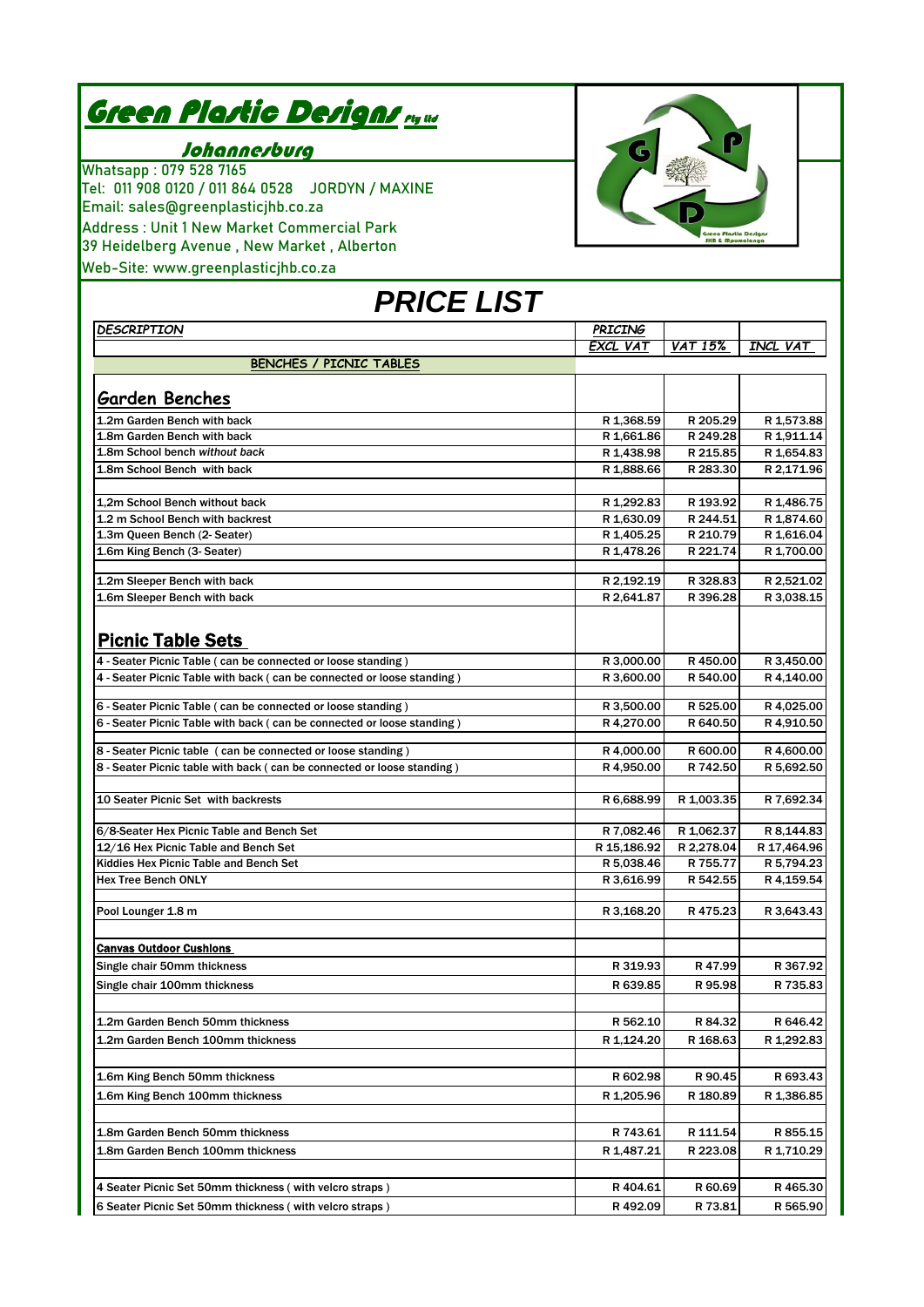| 8 Seater Picnic Set 50mm thickness (with velcro straps)                                         | R 612.38                   | R 91.86                  | R 704.24                               |
|-------------------------------------------------------------------------------------------------|----------------------------|--------------------------|----------------------------------------|
|                                                                                                 |                            |                          |                                        |
| 1.8m Pool Lounger Cushion 50 mm                                                                 | R 1,148.22                 | R 172.23                 | R 1,320.45                             |
|                                                                                                 |                            |                          |                                        |
| <u>Lapa / Patio Range</u>                                                                       |                            |                          |                                        |
|                                                                                                 |                            |                          |                                        |
|                                                                                                 |                            |                          |                                        |
| 4 Seater Lapa set (table + 4 benches without backrest)                                          | R4,890.27                  | R 733.54                 | R 5,623.81                             |
| 4 Seater Lapa set (table + 4 benches with backrest)                                             | R 6,688.99                 | R 1,003.35               | R 7,692.34                             |
| 8 Seater Lapa set (table + 4 benches with backs)                                                | R 7,251.09                 | R 1,087.66               | R 8,338.75                             |
| 8 Seater Lapa set (table + 2 benches with & 2 without backs)                                    | R 6,632.78                 | R 994.92                 | R 7,627.70                             |
| 8 Seater Lapa set (table + 4 benches without backs)                                             | R 5,845.84                 | R 876.88                 | R 6,722.72                             |
| 12 Seater Lapa Set (table + 4 king benches)                                                     | R 14,052.50                | R 2,107.88               | R 16,160.38                            |
| Lapa Table (only) 1200 mm x 1200 mm                                                             | R 3,260.18                 | R489.03                  | R 3,749.21                             |
| Lapa Table (only) 900 x 900 mm                                                                  | R 2,718.52                 | R407.78                  | R 3,126.30                             |
| 1.2m Lapa bench With Back                                                                       | R 1,630.09                 | R 244.51                 | R 1,874.60                             |
| 1.2m Lapa bench Without Back                                                                    | R 1,292.83                 | R 193.92                 | R 1,486.75                             |
| 2 Seater Lounger Set (2 x patio chairs + 1 x coffee table 400 x400mm)                           | R 3,428.81                 | R 514.32                 | R 3,943.13                             |
| 2 Seater Lounger Set (2 x patio chairs + 1 x coffee table 900 x 900mm)                          | R 3,878.49                 | R 581.77                 | R 4,460.26                             |
| 4 Seater Lounger Set (1 x 1.2 m lounger chair + 2 x single lounger chairs + table)              | R 8,150.45                 | R 1,222.57               | R 9,373.02                             |
| 6 Seater Patio set (Table + 6 Single Patio Chairs)                                              | R 7,728.88                 | R 1,159.33               | R 8,888.21                             |
| 8 Seater Patio Set (Table + 8 Single Patio Chairs)                                              | R 15,176.70                | R 2,276.51               | R 17,453.21                            |
| 5 Seater Lounger Set (2 x single chairs , 1 x coffee table + 1 x 1.6m bench)                    | R 6,183.10                 | R927.47                  | R 7,110.57                             |
| 7 Seater Lounger Set (1 x 1.6m king bench, 1 x 1.2 m king bench                                 | R 11,240.88                | R 1,686.13               | R 12,927.01                            |
| $2x$ single chairs $+1x$ coffee table 900x900mm)                                                |                            |                          |                                        |
| Patio Table Only (1800 x 850 mm)                                                                | R 3,597.44                 | R 539.62                 | R 4,137.06                             |
| Patio Chair only (Adult-Single Seater)                                                          | R 1,292.83                 | R 193.92                 | R 1,486.75                             |
|                                                                                                 |                            |                          |                                        |
| Coffee Tables / Loose Tables                                                                    |                            |                          |                                        |
| Coffee Table (900 x 900 x 400)                                                                  | R 1,349.04                 | R 202.36                 | R 1,551.40                             |
| Coffee Table (400 x 400 x 400)                                                                  | R 843.15                   | R 126.47                 | R 969.62                               |
| Coffee Table (600 x 600 x 400)                                                                  | R 1,067.99                 | R 160.20                 | R 1,228.19                             |
| Picnic Table Only (1.6m Garden Table)                                                           | R 2,698.08                 | R404.71                  | R 3,102.79                             |
| Picnic Table Only (1.2 m Garden Table)                                                          | R 2,225.92                 | R 333.89                 | R 2,559.81                             |
| Picnic Table Only (1.8 m Garden Table)                                                          | R 3,203.97                 | R480.60                  | R 3,684.57                             |
| Table (3.6m Garden Table)                                                                       | R 6,183.10                 | R927.47                  | R 7,110.57                             |
|                                                                                                 |                            |                          |                                        |
| <b>DESCRIPTION</b>                                                                              |                            |                          |                                        |
| <b>KIDDIES RANGE</b>                                                                            |                            |                          |                                        |
|                                                                                                 |                            |                          |                                        |
| <b>Single Seater Princess Chair</b>                                                             | R 888.19<br>R 1,349.04     | R 133.23<br>R 202.36     | R 1,021.42<br>R 1,551.40               |
| 2- Seater Princess Bench<br>Kiddies Picnic Set (4 Seater)                                       | R 1,517.67                 | R 227.65                 |                                        |
| Kiddies Picnic Set (6 Seater)                                                                   | R 1,967.35                 | R 295.10                 | R 1,745.32<br>R 2,262.45               |
| <b>Toddler Table &amp; Chair Set</b>                                                            | R 3,878.90                 | R 581.84                 | R4,460.74                              |
| Toddler Table only (900 x 600 x 640mm)                                                          | R 1,686.30                 | R 252.95                 | R 1,939.25                             |
| <b>Kiddies Hex Tree Bench</b>                                                                   | R 2,963.80                 | R444.57                  | R 3,408.37                             |
| <b>Toddler Chair only</b>                                                                       | R 955.57                   | R 143.34                 | R 1,098.91                             |
|                                                                                                 |                            |                          |                                        |
| Due to use of recycled materials, color matching can not be guaranteed on subsequent orders.    |                            |                          |                                        |
| <b>JUNGLE GYM-Kids 7years and up</b>                                                            |                            |                          |                                        |
| <b>Basic Jungle Gym</b>                                                                         | R 10,302.04<br>R 20,170.50 | R 1,545.31<br>R 3,025.58 | R 11,847.35<br>R 23,196.08             |
| <b>Serengeti Jungle Gym</b><br><b>Adventure Jungle Gym</b>                                      | R 26,115.47                | R 3,917.32               | R 30,032.79                            |
| <b>Castle Jungle Gym</b>                                                                        | R 36,602.98                | R 5,490.45               | R 42,093.43                            |
| <b>Platforms</b>                                                                                | R 3,900.97                 | R 585.15                 | R 4,486.12                             |
| Platform Rooftops - Fibre Glass Material                                                        | R 2,023.56                 | R 303.53                 | R 2,327.09                             |
| Platform Rooftop - plastic planks - 2 sided                                                     | R 2,503.90                 | R 375.59                 | R 2,879.49                             |
| Platform with Roof Tops - fibre glass material                                                  | R 5,812.11                 | R 871.82                 | R 6,683.93                             |
| <b>Step</b>                                                                                     | R 1,652.57                 | R 247.89                 | R 1,900.46                             |
| <b>Staircase Step</b>                                                                           | R 2,705.83                 | R405.87                  | R 3,111.70                             |
| 3m Straight Slide                                                                               | R 2,810.50                 | R421.58                  | R 3,232.08                             |
| 3m Wave Slide                                                                                   | R 3,147.76                 | R472.16                  | R 3,619.92                             |
| <b>Loose Standing Single Swing with A Frame</b>                                                 | R 4,215.75                 | R 632.36                 | R 4,848.11                             |
| Single swing connected to jungle gym with A Frame                                               |                            |                          | R 4,072.41                             |
|                                                                                                 | R 3,541.23                 | R 531.18                 |                                        |
|                                                                                                 | R4,440.59                  | R 666.09                 |                                        |
| Double Swings Connected to Jungle Gym with A Frame<br>Loose Standing Double Swings with A Frame | R 5,373.68                 | R 806.05                 |                                        |
| Rope ramp                                                                                       | R 2,538.65                 | R 380.80                 | R 5,106.68<br>R 6,179.73<br>R 2,919.45 |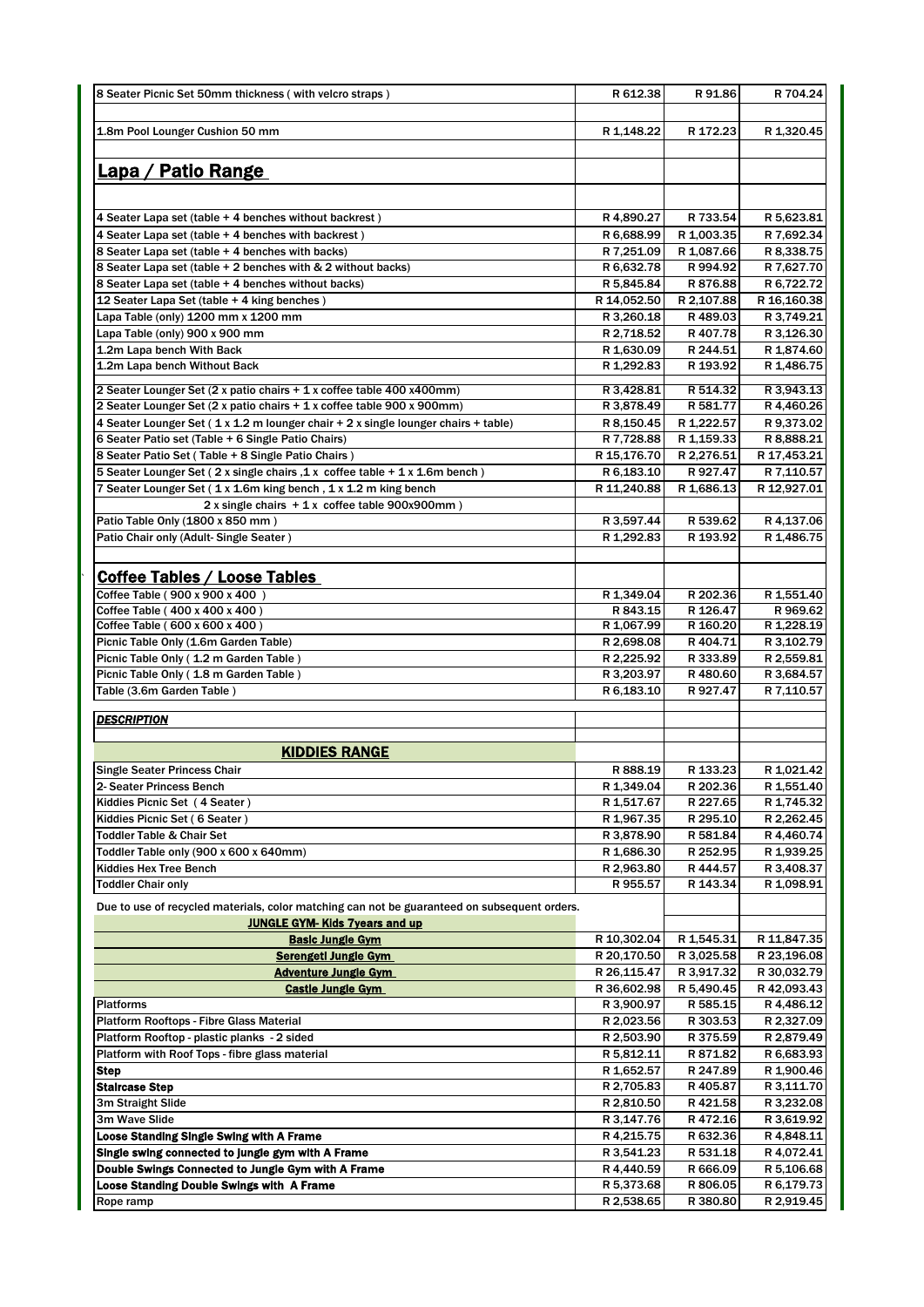|            | R 172.00   | R 1,318.68                                                       |
|------------|------------|------------------------------------------------------------------|
|            | R 304.25   | R 2,332.60                                                       |
| R 4,024.97 | R 603.75   | R 4,628.72                                                       |
|            | R 652.60   | R 5,003.25                                                       |
| R 2.866.71 | R430.01    | R 3,296.72                                                       |
|            | R 740.77   | R 5,679.23                                                       |
| R 5,339.95 | R 800.99   | R 6.140.94                                                       |
| R 3.879.61 | R 581.94   | R 4.461.55                                                       |
|            | R 961.19   | R 7,369.13                                                       |
| R 7.082.46 | R 1,062.37 | R 8,144.83                                                       |
|            |            | R 1,146.68<br>R 2,028.35<br>R4.350.65<br>R4.938.46<br>R 6.407.94 |

| Due to use of recycled materials, color matching can not be guaranteed on subsequent orders. |             |            |             |
|----------------------------------------------------------------------------------------------|-------------|------------|-------------|
| <b>FLOWER BOXES with Footrest (depth is 300 mm)</b>                                          |             |            |             |
| 900 mm (L) x 300 (W) x 600 mm (H)                                                            | R 1,405.25  | R 210.79   | R 1,616.04  |
| 900mm (L) x 900mm (W) x 600mm (H)                                                            | R 1,967.35  | R 295.10   | R 2,262.45  |
| 1200mm (L) x 400mm (W) x 600mm (H)                                                           | R 2,450.76  | R 367.61   | R 2,818.37  |
| 1800mm (L) x 400mm (W) x 600mm (H)                                                           | R 2,799.26  | R419.89    | R 3,219.15  |
| 1800mm (L) x 600mm (W) x 600mm (H)                                                           | R 3,552.47  | R 532.87   | R 4,085.34  |
| 1800mm (L) x 900mm (W) x 600mm (H)                                                           | R 3,878.49  | R 581.77   | R 4,460.26  |
|                                                                                              |             |            |             |
| Due to use of recycled materials, color matching can not be guaranteed on subsequent orders. |             |            |             |
| <b>FLAT FLOWER BOXES (Without footrest)</b>                                                  |             |            |             |
| 900mm (L) x 300mm (W) x 600 mm (Depth)                                                       | R 1,873.25  | R 280.99   | R 2,154.24  |
| 900mm (L) x 900mm (W) x 600 mm (Depth)                                                       | R 2,850.40  | R427.56    | R 3,277.96  |
| 1200mm (L) x 400mm (W) x 600 mm (Depth)                                                      | R 3,010.81  | R451.62    | R 3,462.43  |
| 1800mm (L) x 400mm (W) x 600 mm (Depth)                                                      | R 3,880.05  | R 582.01   | R 4,462.06  |
| 1800mm (L) x 900mm (W) x 600 mm (Depth)                                                      | R 4,851.21  | R 727.68   | R 5,578.89  |
| Due to use of recycled materials, color matching can not be guaranteed on subsequent orders. |             |            |             |
| <b>GARDEN ACCESSORIES</b>                                                                    |             |            |             |
| Landscape Garden Bridge 3m x 900mm                                                           | R 8,532.68  | R 1,279.90 | R 9,812.58  |
|                                                                                              |             |            |             |
| <b>PICKET FENCING</b>                                                                        |             |            |             |
| Picket Fencing per meter (helght 600mm)                                                      | R 809.42    | R 121.41   | R930.83     |
| Picket Fencing per meter (height 900 mm)                                                     | R 949.27    | R 142.39   | R 1,091.66  |
| Picket Fencing per meter (height 1.2m)                                                       | R 1,016.74  | R 152.51   | R 1,169.25  |
| Picket Fencing per meter (height 1.5m)                                                       | R 1,521.96  | R 228.29   | R 1,750.25  |
|                                                                                              |             |            |             |
| Due to use of recycled materials, color matching can not be guaranteed on subsequent orders. |             |            |             |
|                                                                                              |             |            |             |
|                                                                                              |             |            |             |
| <b>GRANDSTANDS / PAVILLIONS</b>                                                              |             |            |             |
| <b>DESCRIPTION</b>                                                                           |             |            |             |
| 1800 X 2 Tier Grandstands with Backrest                                                      | R 5,958.26  | R 893.74   | R 6,852.00  |
| 1800 X 3 Tier Grandstands with Backrest                                                      | R 7,026.25  | R 1,053.94 | R 8,080.19  |
| 1800 X 4 Tier Grandstands with Backrest                                                      | R 8,094.24  | R 1,214.14 | R 9,308.38  |
| 1800 X 5 Tier Grandstands with Backrest                                                      | R 10,670.00 | R 1,600.50 | R 12.270.50 |
|                                                                                              |             |            |             |
| 3600 X 2 Tier Grandstands with Backrest                                                      | R 11,916.52 | R 1,787.48 | R 13,704.00 |
| 3600 X 3 Tier Grandstands with Backrest                                                      | R 13,377.98 | R 2,006.70 | R 15,384.68 |
| 3600 X 4 Tier Grandstands with Backrest                                                      | R 17,312.68 | R 2,596.90 | R 19,909.58 |
| 3600 X 5 Tier Grandstands with Backrest                                                      | R 21,247.38 | R 3,187.11 | R 24,434.49 |
|                                                                                              |             |            |             |
| <b>OUTDOOR DUSTBINS</b>                                                                      |             |            |             |
|                                                                                              |             |            |             |
| Monkey Proof Dustbin with base 430 x 430 x 820 mm - with lid                                 | R 2,225.92  | R 333.89   | R 2,559.81  |
| Monkey Proof Dustbin without Base 480 x 500 mm x 720 mm - with lid                           | R 1,989.83  | R 298.47   | R 2,288.30  |
| Monkey Proof Dustbin without base 600 x 600 mm x 600 mm - with lid                           | R 2,060.35  | R 302.40   | R 2,318.40  |
| Square dustbin (for plastic bag) Free standing - no lid - 430 mm x 430 x 600mm               | R973.56     | R 146.03   | R 1,119.59  |
| Square dustbin (for plastic bag) with base - swivel type                                     | R 1,742.51  | R 261.38   | R 2,003.89  |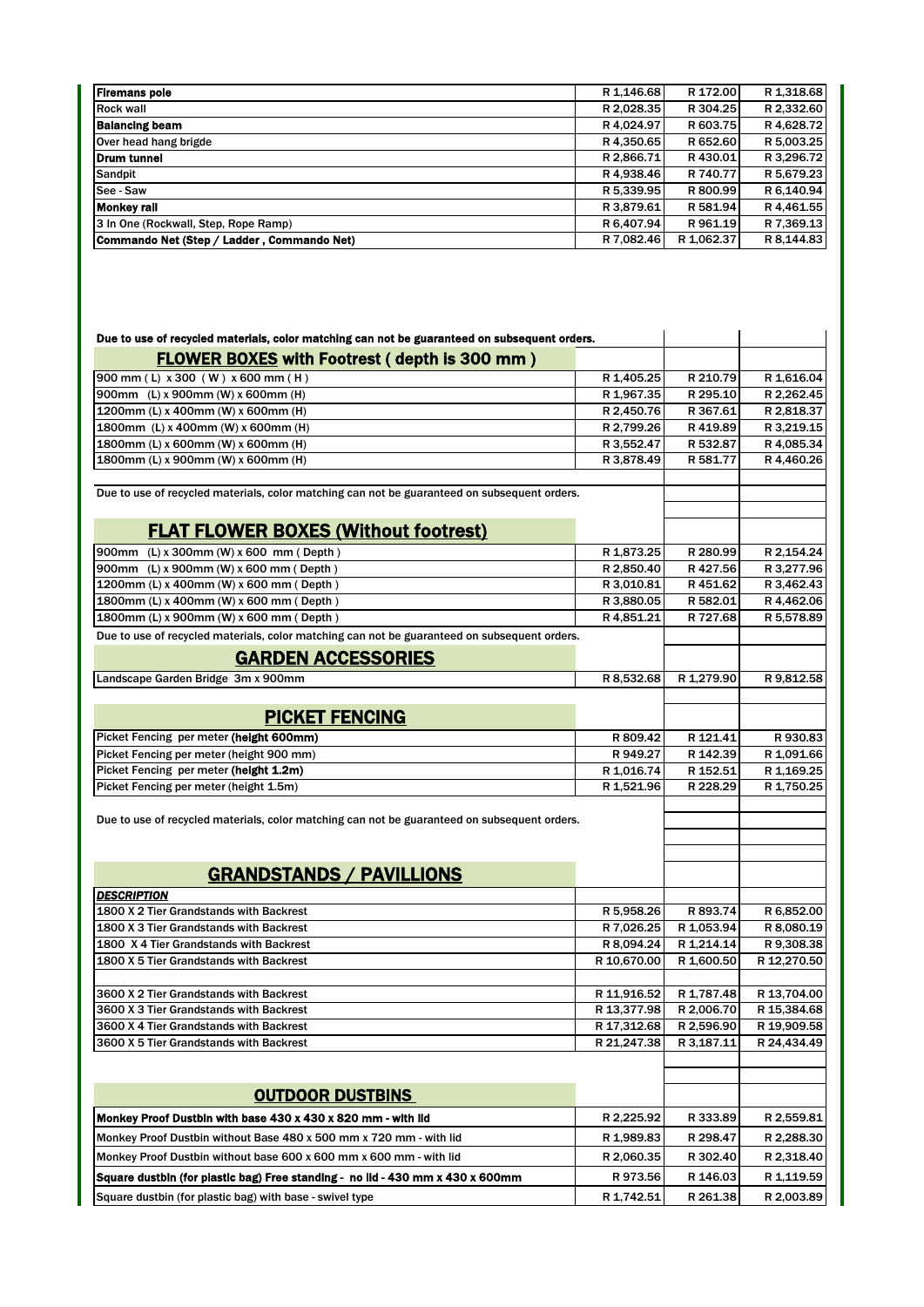| Square dustbin no base with lid - 480 mm x 500 mm x 640 mm high | R 1,405.25  | R 210.79   | R 1,616.04  |
|-----------------------------------------------------------------|-------------|------------|-------------|
| <b>Hexagonal Dustbins</b>                                       | R 1,034.26  | R 155.14   | R 1,189.40  |
|                                                                 |             |            |             |
| <b>BALUSTRADE (price per every 1.2m)</b>                        |             |            |             |
| $1 \times 1200 \times 100 \times 70$                            |             |            |             |
| 2 x 1200 x 100 x 38                                             |             |            |             |
|                                                                 | R 666.43    | R 99.96    | R 766.39    |
| and                                                             |             |            |             |
| (6 Vertical Planks (900 x 70 x 40)                              |             |            |             |
| <b>No Footrest</b>                                              |             |            |             |
| 1 x 1200 x 100 x 70                                             | R 891.27    | R 133.69   | R 1,024.96  |
| 2 x 1200 x 100 x 38                                             |             |            |             |
|                                                                 |             |            |             |
| and                                                             |             |            |             |
| (6 Vertical Planks (900 x 70 x 40)                              |             |            |             |
| 1 footrest with support                                         |             |            |             |
|                                                                 |             |            |             |
|                                                                 |             |            |             |
| <b>LOOSE PLANKS - MM</b>                                        |             |            |             |
| 1200 X 100 X 22<br>$2.6$ Kg                                     | R<br>62.40  | R<br>9.36  | R<br>71.76  |
| 1200 X 100 X 38<br>4.5Kg                                        | 108.00<br>R | 16.20<br>R | 124.20<br>R |
| 1200 x 70 x 40<br>2.8 <sub>kg</sub>                             | 70.00<br>R  | 10.50<br>R | 80.50<br>R  |
| 1200 x 100 x 70<br>$7.3 \text{ kg}$                             | 174.40<br>R | 26.16<br>R | 200.56<br>R |
| 1200 x 145 x 24<br>3.2 kg                                       | 76.80<br>R  | 11.52<br>R | R<br>88.32  |
| 1800 x 50 x 40<br>3.5 <sub>Kg</sub>                             | R<br>84.00  | 12.60<br>R | R<br>96.60  |
| 1800 X 100 X 24<br>4Kg<br><b>Decking Planks</b>                 | R<br>96.00  | R<br>14.40 | R<br>110.40 |
| 1800 x 100 x 38<br>5.5Kg                                        | R<br>132.00 | 19.80<br>R | R<br>151.80 |
| 1800 x 145 x 24<br>$6.5$ Kg<br><b>Decking Planks</b>            | R<br>156.00 | 23.40<br>R | 179.40<br>R |
| 1800 x 145 x 38<br>8.5 kg                                       | R<br>218.00 | 32.70<br>R | R<br>250.70 |
| 1800 x 70 x 40<br>4kg                                           | R<br>96.00  | R<br>14.40 | R<br>110.40 |
| 1800 x 100 x 70<br>10.9 kg                                      | R<br>261.60 | 39.24<br>R | R<br>300.84 |
| 3600 x 70 x 40<br>8.5 kg                                        | R<br>204.00 | R<br>30.60 | 234.60<br>R |
| 3600x 100 x 70<br>21.80Kg<br><b>Uprights</b>                    | R<br>523.20 | 78.48<br>R | 601.68<br>R |
| 3600 x 100 x 38<br>11.25 Kg<br><b>Bearers</b>                   | 270.00<br>R | 40.50<br>R | 310.50<br>R |
| 3600 x 145 x 38<br>17Kg                                         | R<br>408.00 | R<br>61.20 | 469.20<br>R |
| 1200 x 25mm dia. Dropper 0.6Kg                                  | R<br>14.40  | R<br>2.16  | R<br>16.56  |

Due to use of recycled materials, color matching can not be guaranteed on subsequent orders.

| <b>PALLETS</b>                                |            |          |            |
|-----------------------------------------------|------------|----------|------------|
| 2 Way entry. Double sided pallet              |            |          |            |
| $1.2 \times 1.2 \text{ m}$                    | R 1,706.54 | R 255.98 | R 1,962.52 |
| 1.2x1m                                        | R 1,596.36 | R 239.45 | R 1,835.81 |
| 2 Way entry. Single sided pallet              |            |          |            |
| $1.2 \times 1.2$ m                            | R 1,257.01 | R 188.55 | R 1,445.56 |
| $1.2 \times 1$ m                              | R 1,103.07 | R 165.46 | R 1,268.53 |
| 4 Way entry. Single sided pallet              |            |          |            |
| $1.2 \times 1.2 \text{ m}$                    | R 1,056.75 | R 158.51 | R 1,215.26 |
| $1.2 \times 1$ m                              | R 1,006.16 | R 150.92 | R 1,157.08 |
| 4 Way entry Double sided pallet               |            |          |            |
| $1.2 \text{ m} \times 1.2 \text{ m}$          | R 1,571.63 | R 235.74 | R 1,807.37 |
| $1.2 \text{ m} \times 1 \text{ m}$            | R 1,460.34 | R 219.05 | R 1,679.39 |
| We can build any pallet to your specification |            |          |            |